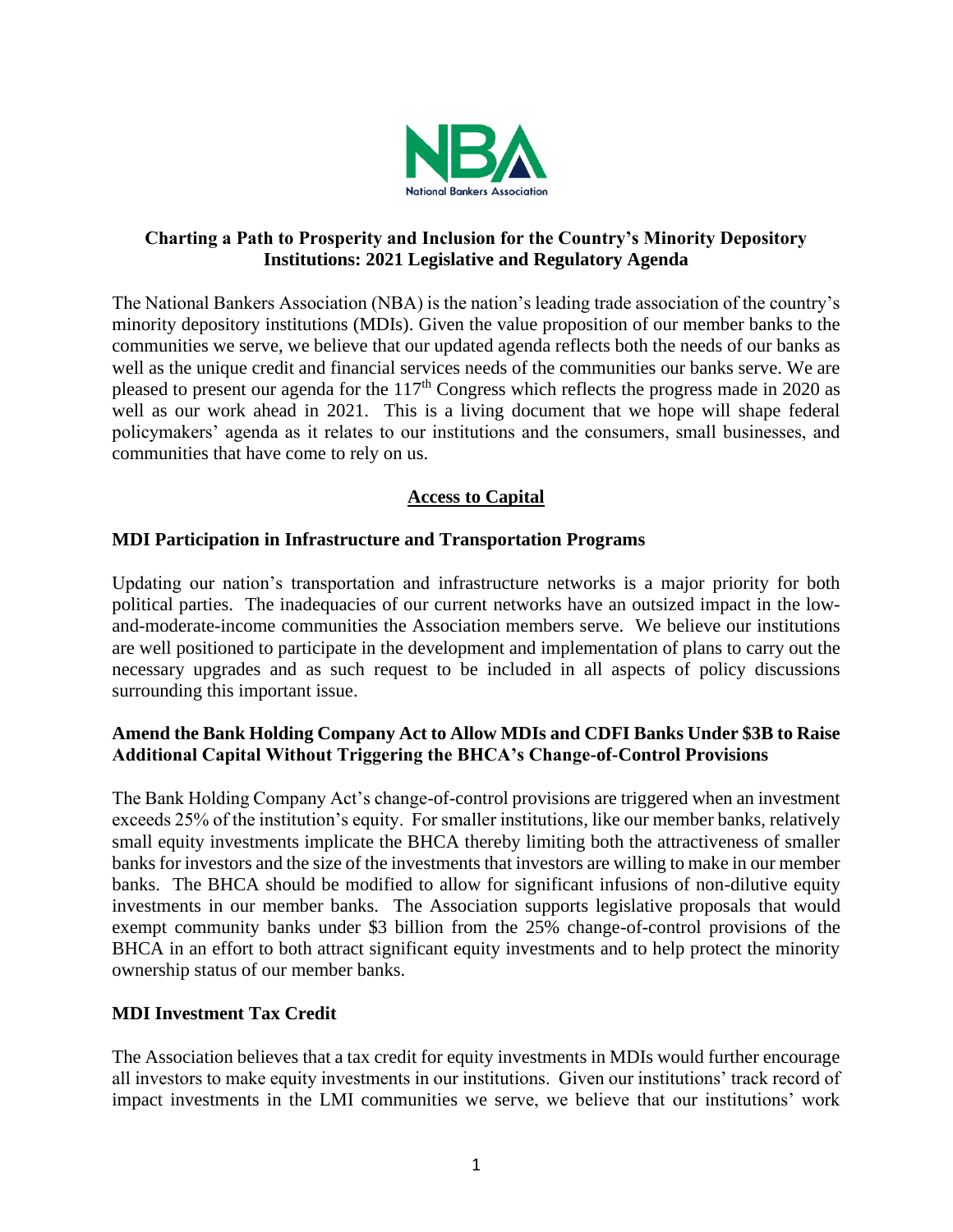confers enough of a benefit on LMI communities that an investment tax credit is warranted. We look forward to working with House and Senate sponsors to introduce MDI investment tax credit legislation.

## **Fully Supporting the Community Development Financial Institutions Fund**

Establish a permanent set aside of 40% of CDFI Fund appropriations reserved for award, guarantee, and grant programs for minority lending institutions, and requires reporting on such activities. Establish a new Office of Minority Community Development Financial Institutions to administer these funds led by a new Deputy Director of Minority Community Development Financial Institutions.

# **Federal Deposits in Minority Depository Institutions**

Current rules require that federal agency deposits in MDIs must be fully collateralized, which has proven an insurmountable hurdle to implementation of the Minority Bank Deposit Program as doing so locks-up capital that could be mobilized for lending. Clarify that any such deposits may also be insured, including through reciprocal deposits. Doing so will ensure that any such deposits do not pose any financial risk to federal government, while also allowing the deposits to be mobilized for lending and therefore having a positive multiplier effect in the communities in which these banks operate. The program is also extended to Impact Banks.

# **Custodial Deposit Program for Covered Minority Depository Institutions**

Establish a new program whereby the Treasury Department will deposit into MDIs funds up to the FDIC insured amount, from Funds under management by the Treasury Department. The program is to be implemented by the Treasury Department, working via custodial banks, which can more easily and efficiently distribute the funds across covered MDIs. This initiative will help mobilize stable deposits into MDIs, which will have a multiplier effect on the communities they serve without creating any new exposures or loss risks for the Treasury Department.

## **Troubled Asset Relief Program Resolution**

TARP effectively expired on October 3, 2010 – two full years after its inception. After this date, funds could no longer be extended. In 2014, the U.S. government reported a \$15.3 billion profit as a result of TARP. There are, however, MDIs who have not been able to exit the program. These institutions face significant hurdles in raising Tier 1 capital and are limited in their ability to participate in programs such as the Emergency Capital Investment Program created last year by Congress. The Treasury Department should work expeditiously to release these institutions from the program so they are able to raise capital and better serve the communities in which the operate.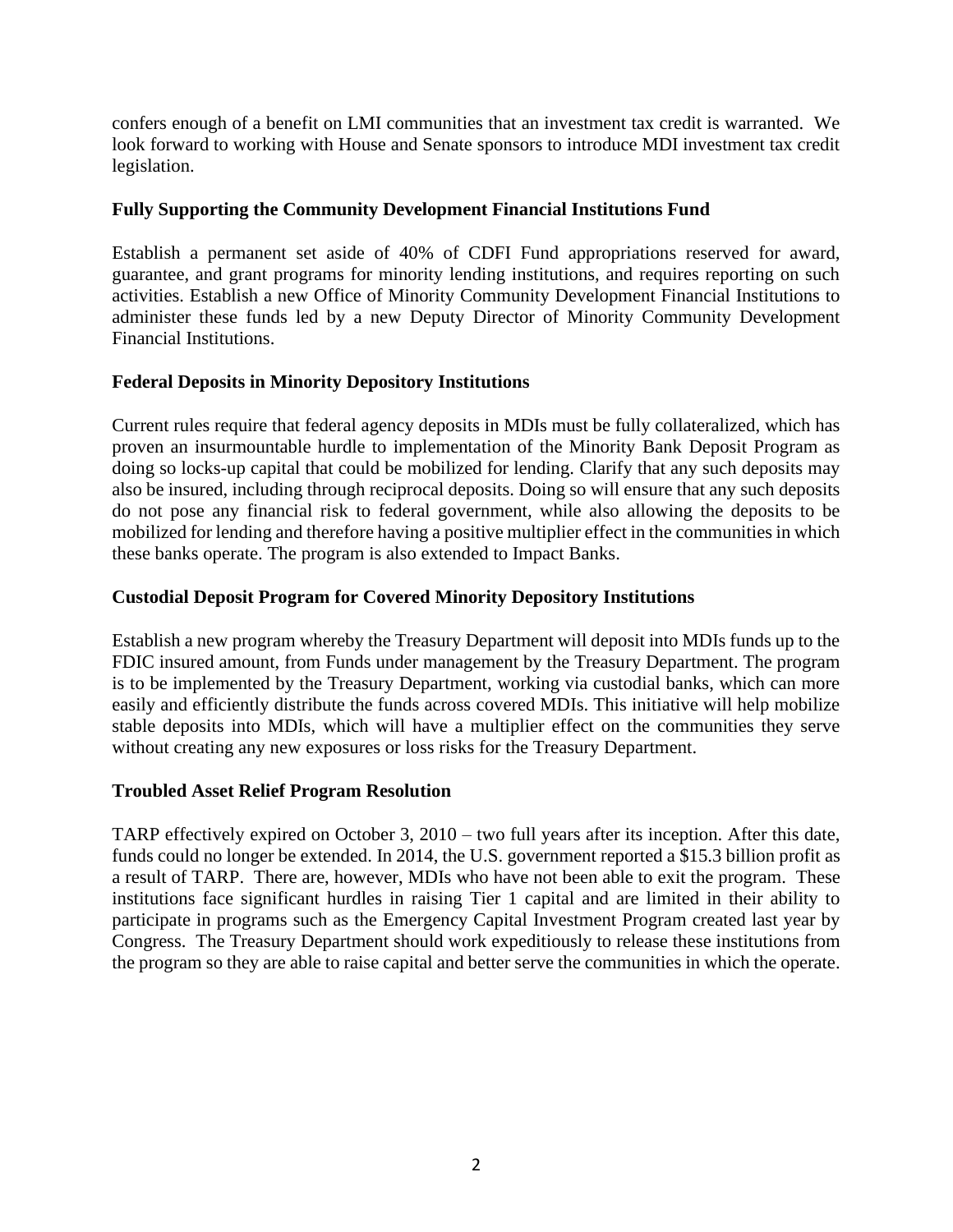## **Non-Capital Priorities**

#### **Secure and Fair Enforcement Banking Act**

The Association enthusiastically supports the Secure and Fair Enforcement (SAFE) Banking Act. As more of the states where our member institutions are located legalize cannabis, our member institutions would like to be their bank choice – especially for cannabis entrepreneurs of color that are seeking to establish banking relationships with MDIs.

#### **Brokered Deposit Modernization**

As banking business models evolve and fintech and other third-party partnerships begin to play a more prominent role in the lives of community banks, the law governing how banks accept otherwise core deposits should evolve with it. Unfortunately, virtually any third-party involvement in connecting banks to deposits result in the deposits being categorized as "brokered" – often including additional supervisory scrutiny and potentially higher deposit insurance premiums – even if they are otherwise core deposits. Many of our member institutions have limited branch networks, so having the flexibility to partner with fintechs or other tech partners could help to diversify our institutions' deposit networks. The Association supports legislation modernizing Section 29 of the Federal Deposit Insurance Act.

#### **Treasury Mentor Protégé Program**

Codify the Financial Agent Mentor-Protégé Program within the Department of the Treasury. The program provides participating minority depository institutions and small financial institutions with mentorship opportunities with larger financial institutions.

## **Report on Covered Mentor-Protégé Programs**

Require Treasury to submit an annual report to Congress on the Treasury Mentor Protégé Program, including an analysis of outcomes, the number of MDIs that are qualified to participate in the program, but are not currently working with a large financial institution (defined as over \$50 billion in assets), and recommendations for how to match MDI proteges with large bank mentors.

#### **Minority Depository Institutions Advisory Committees**

While each regulator has an MDI advisory board or committee, it is generally accepted that the OCC's Minority Depository Institutions Advisory Committee structure and processes have been most successful in fulfilling the agency's mission to preserve and promote MDIs, which has led to a greater number of tangible positive outcomes for the MDIs they oversee. Extend the OCC's Minority Depository Institutions Advisory Committee (MDIAC) structure and core processes to the other regulators, including the NCUA, thereby harmonizing the Advisory Committees across regulators.